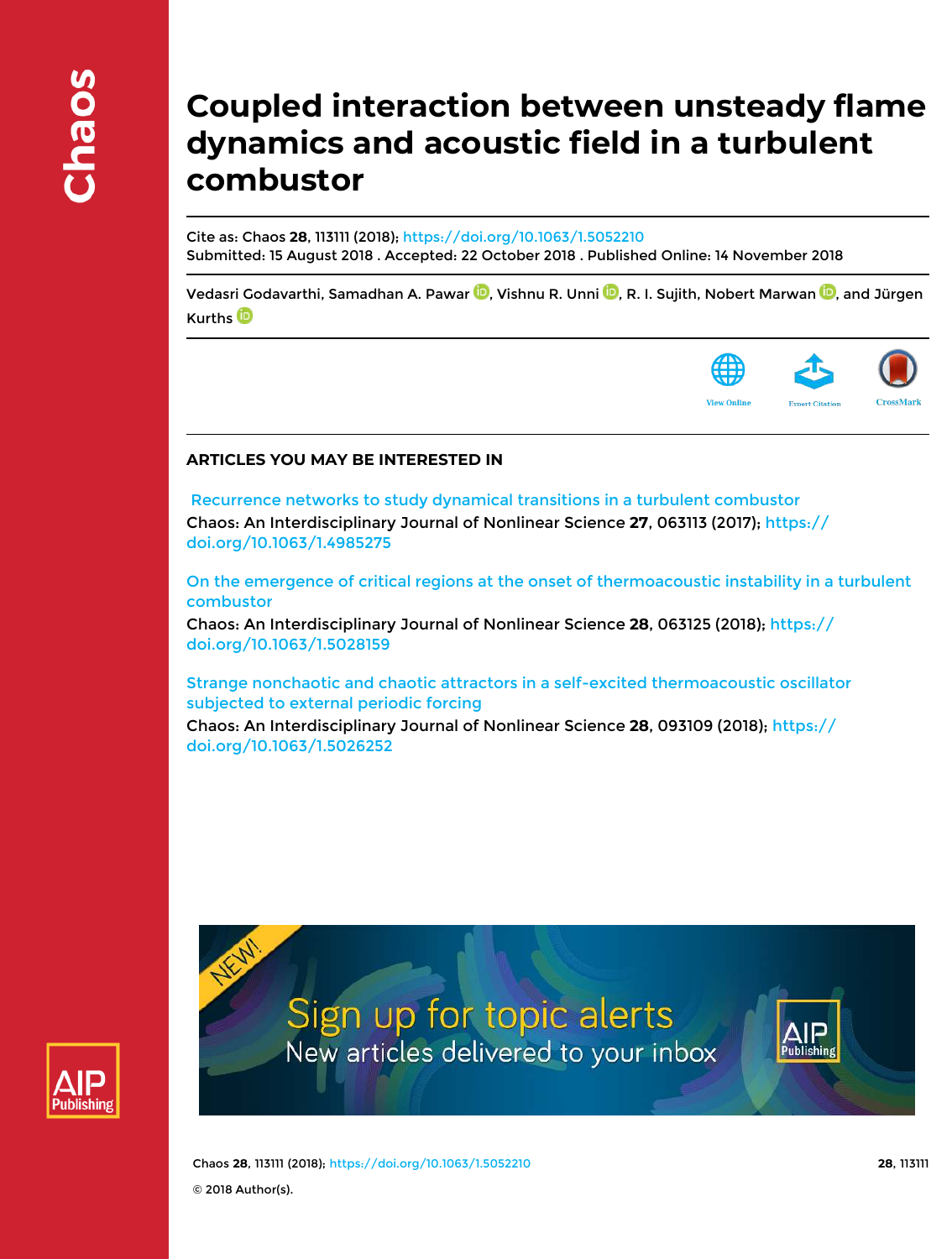

# **Coupled interaction between unsteady flame dynamics and acoustic field in a turbulent combustor**

Vedasri Godavarthi,<sup>1,a)</sup> Samadhan A. Pawar,<sup>1</sup> Vishnu R. Unni,<sup>1</sup> R. I. Sujith,<sup>1</sup> Nobert Marwan,<sup>2</sup> and Jürgen Kurths<sup>2,3,4</sup>

*Department of Aerospace Engineering, Indian Institute of Technology Madras, 600036 Chennai, India Potsdam Institute for Climate Impact Research, P.O. Box 601203, 14412 Potsdam, Germany Department of Physics, Humboldt University, Newtonstr. 15, 12489 Berlin, Germany Institute for Complex Systems and Mathematical Biology,University of Aberdeen, Aberdeen AB243UE, United Kingdom*

(Received 15 August 2018; accepted 22 October 2018; published online 14 November 2018)

Thermoacoustic instability is a result of the positive feedback between the acoustic pressure and the unsteady heat release rate fluctuations in a combustor. We apply the framework of the synchronization theory to study the coupled behavior of these oscillations during the transition to thermoacoustic instability in a turbulent bluff-body stabilized gas-fired combustor. Furthermore, we characterize this complex behavior using recurrence plots and recurrence networks. We mainly found that the correlation of probability of recurrence (*CPR*), the joint probability of recurrence (*JPR*), the determinism (*DET*), and the recurrence rate (*RR*) of the joint recurrence matrix aid in detecting the synchronization transitions in this thermoacoustic system. We noticed that *CPR* and *DET* can uncover the occurrence of phase synchronization state, whereas *JPR* and *RR* can be used as indices to identify the occurrence of generalized synchronization (GS) state in the system. We applied measures derived from joint and cross recurrence networks and observed that the joint recurrence network measures, transitivity ratio, and joint transitivity are useful to detect GS. Furthermore, we use the directional property of the network measure, namely, cross transitivity to analyze the type of coupling existing between the acoustic field  $(p')$  and the heat release rate  $(q')$  fluctuations. We discover a possible asymmetric bidirectional coupling between  $\dot{q}'$  and  $p'$ , wherein  $\dot{q}'$  is observed to exert a stronger influence on  $p'$  than vice versa. *Published by AIP Publishing.* https://doi.org/10.1063/1.5052210

**In practical combustion systems, a positive coupling between the acoustic field and the unsteady heat release rate fluctuations results in the occurrence of ruinously large amplitude acoustic oscillations, commonly referred to as the thermoacoustic instability. Recently, many studies have been conducted to investigate the transition to such instabilities from a state of combustion noise (stable state composed of low amplitude aperiodic oscillations) to thermoacoustic instability. As thermoacoustic instability is a result of coupled behavior between the acoustic pressure and the heat release rate, synchronization theory has been introduced to quantify the coupling between them. Pawar** *et al.***<sup>25</sup> have found that the periodic oscillations exhibited during the state of thermoacoustic instability are of two types, namely, weakly correlated and strongly correlated limit cycle oscillations. The difference between these states can be attributed to the extent of coupling that exists between the heat release rate and the acoustic oscillations in the system. Hence, it is important to characterize the synchronization transition to thermoacoustic instability in order to detect the occurrence of these dynamical states and also the directional dependence between these oscillations. We apply measures derived from recurrence plots and recurrence networks to detect the synchronization transition observed during the onset of thermoacoustic instability. Furthermore, we characterize the directional**

**dependence between the acoustic field and the heat release rate fluctuations using measures derived from the cross recurrence networks constructed from their time series.**

# **I. INTRODUCTION**

Thermoacoustic instability comprises of large amplitude periodic oscillations, which can arise due to the positive coupling between the acoustic field  $(p')$  and the heat release rate  $(q')$  fluctuations in a combustor.<sup>1–3</sup> The mutual interaction between these subsystems results in the transition of the system behavior from a stable (combustion noise) to an unstable (thermoacoustic instability) operation. Even though thermoacoustic instability corresponds to the state of stable limit cycle oscillations, the occurrence of such an instability can lead to undesirable effects, such as loss of engine performance, structural damage of the engine components, or sometimes failure of missions.6,7 Hence, thermoacoustic instability corresponds to unstable operation regime of the engine. $4,5$  The investigation of the transition to thermoacoustic instability is therefore important. Over the years, various studies have been performed either to predict<sup>8–10</sup> or to control<sup>11–14</sup> the occurrence of such instabilities.

The onset of thermoacoustic instability is a nonlinear phenomenon.15,16 The nonlinearity arises primarily due to the interaction between the acoustic field and the heat release rate oscillations in a combustor.<sup>17</sup> Various studies have used

a)Author to whom correspondence should be addressed: vedasrigodavarthi@gmail.com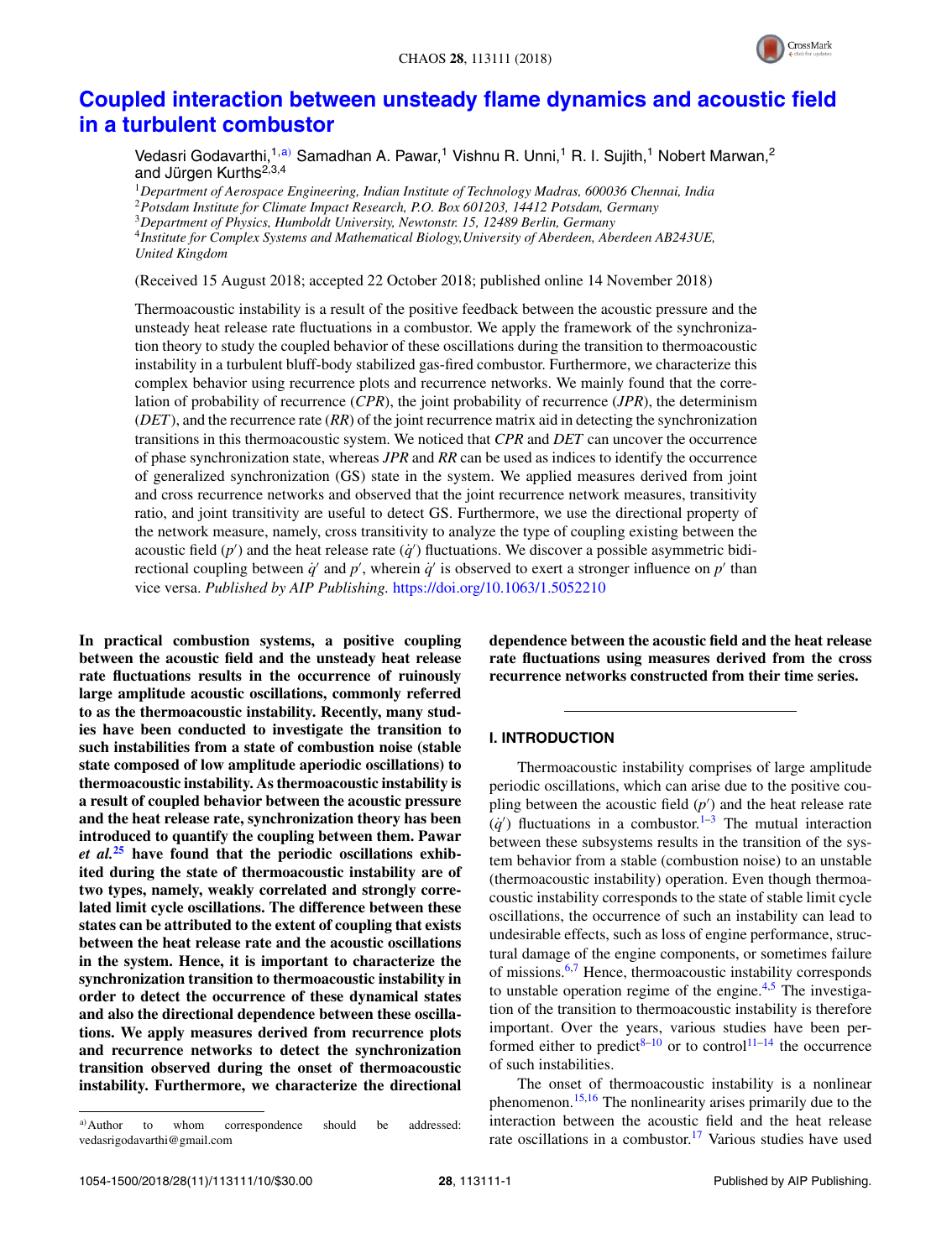the approach of dynamical systems theory to characterize the nonlinear behavior of the thermoacoustic systems and also to detect the dynamical transitions observed prior to the onset of thermoacoustic instability. With the help of dynamical systems approach, a rich dynamical behavior has been reported during the transition to thermoacoustic in such systems.8,10,16,18–20 Kabiraj *et al.*<sup>20</sup> showed the existence of various dynamical states such as quasiperiodic, chaotic, and period-*k*, in addition to limit cycle oscillations (LCO), in a premixed laminar thermoacoustic system.

Recently, there have been many investigations focusing on characterizing the underlying dynamics observed during the transition to thermoacoustic instability.<sup>1,18,21–24</sup> In most of the turbulent combustors, as the equivalence ratio is varied from stoichiometric to fuel lean regimes, a transition in the system dynamics from low amplitude aperiodic oscillations (combustion noise) to large amplitude LCO (thermoacoustic instability) is observed. Traditionally, combustion noise was considered as mere stochastic fluctuations in the system. Nair *et al.*<sup>26</sup> and Tony *et al.*<sup>27</sup> used a plethora of tools to ascertain the deterministic nature of the signal and discovered that combustion noise has features of high dimensional chaotic oscillations contaminated with coloured and white noise. Nair and Sujith<sup>28</sup> detected the presence of multifractality during combustion noise. Furthermore, they described the transition from combustion noise to thermoacoustic instability as a transition from chaos to order, which is reflected as the loss of multifractality in the pressure fluctuations. Nair *et al.*<sup>8</sup> also reported that the onset of thermoacoustic instability is preceded by a state called intermittency, which is composed of bursts of large amplitude periodic oscillations appearing amidst the low amplitude aperiodic oscillations at irregular intervals.

The characterization of the dynamics en route to thermoacoustic instability is required for its prognosis and control. Various tools derived from the nonlinear time series analysis and complex networks were used to detect the transition to thermoacoustic instability.<sup>16</sup> Nair and Sujith<sup>28</sup> and Unni and Sujith $^{29}$  demonstrated that the Hurst exponent can be used as an early warning measure for thermoacoustic instability and blowout. In their subsequent work,<sup>8</sup> they used recurrence quantification analysis on time series of acoustic pressure and found that recurrence measures can be used as precursors. Unni *et al.*<sup>30</sup> applied an anomaly measure from symbolic time series analysis to detect the onset of thermoacoustic instability. Recently, researchers $31-33$  used tools from complex network theory and demonstrated that the measures derived from visibility graphs and recurrence networks can be used as early warning signals to thermoacoustic instability and blowout. However, none of the above analysis investigated the coupled behavior of  $p'$  and  $\dot{q}'$ .

It is well known that the coupled interaction between *p* ′ and  $\dot{q}'$  causes thermoacoustic instability.<sup>34</sup> Various studies in the past have focused on this coupled interaction during either the stable or the unstable regimes of combustor operation.<sup>35–45</sup> Recently, such coupled interaction between  $p'$  and  $\dot{q}'$  at various dynamical states during the transition from combustion noise to thermoacoustic instability via intermittency was analyzed by Pawar *et al.*<sup>25</sup> and Mondal *et al.*<sup>22</sup>

Pawar *et al.*<sup>25</sup> applied the synchronization framework to characterize the temporal behavior of the coupled  $p'$  and  $\dot{q}'$ in a turbulent combustor. They cast the chamber acoustic field  $(p')$  and the turbulent reactive flow  $(q')$  as oscillators to apply the synchronization framework to the thermoacoustic system, as these oscillators exhibit self-sustained oscillations under the influence of a turbulent flow (see the Appendix for more details). Using tools from synchronization theory, they described that the transition to thermoacoustic instability happens from a state of desynchronized aperiodicity (combustion noise) to the states of phase synchronized (PS) and generalized synchronized (GS) periodic oscillations. Such a transition to PS is observed to occur via a state of intermittent phase synchronization (IPS). However, in their study, the characterization of these states was mostly qualitative. The characterization of spatiotemporal behavior of the coupled acoustic field and local heat release rate fluctuations in the reaction field during the intermittency route to thermoacoustic instability was performed by Mondal *et al.*<sup>22</sup> They observed that the transition from combustion noise (phase asynchronous state) to thermoacoustic instability (phase synchronous state) occurs through the formation of a chimera-like state where the phase asynchronous and the phase synchronous regions coexist at the same instance in the reaction field. They observed that the Kuramoto order parameter indicates the synchronization transition at the onset of thermoacoustic instability. Chiocchini *et al.*<sup>46</sup> characterized the nature of coupling between  $p'$  and  $\dot{q}'$  during the onset of thermoacoustic instability. They reported that a chaotic synchronization index, namely, interdependence index, can detect the onset of thermoacoustic instability. They also found that the dependence of  $p'$  on  $\dot{q}'$ is higher than vice versa and that the heat release rate acts as a driving subsystem. They suggested that, while the asymmetry in the interdependence index implied the presence of an unidirectional coupling between  $p'$  and  $\dot{q}'$ , in reality this cannot be true. They attributed this anomaly to the difference in intrinsic embedding dimensions of the pressure and the heat release rate oscillations which cannot be accommodated in the computation of the interdependence index. We hypothesize that this anomaly observed due to interdependence index is not merely because of the difference in intrinsic embedding dimensions, but might also be due to the asymmetric bidirectional coupling between acoustic pressure and unsteady heat release rate. Hence, there exists a need for a detailed quantitative analysis to detect the synchronization transition and for the characterization of the directional dependence between  $p'$  and  $\dot{q}'$ , which we intend to address in this paper.

We apply measures based on the recurrences in the reconstructed phase space of  $p'$  and  $\dot{q}'$  to characterize the synchronization transition observed during the transition to thermoacoustic instability in a bluff body stabilized turbulent flame combustor. The synchronization measures $47$  derived from the probability of recurrence plot, such as the correlation of probability of recurrence (*CPR*) and the joint probability of recurrence (*JPR*), are used to detect the PS and GS states, respectively. We also apply recurrence quantification analysis on the joint recurrence matrix, a matrix encoding information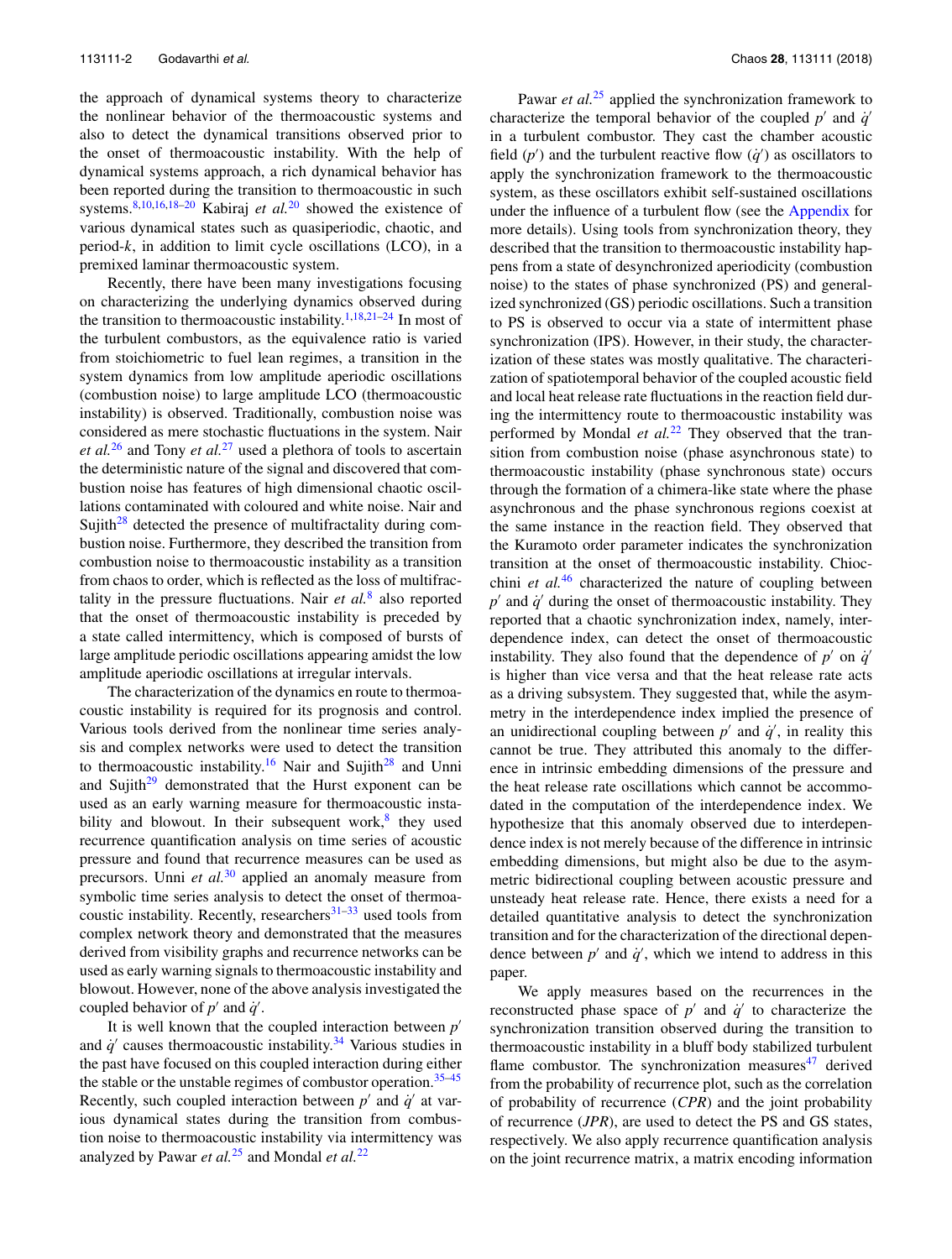regarding the simultaneous occurrence of recurrences in both the systems, and observe that the recurrence rate (*RR*) and the determinism (*DET*) can detect the occurrence of the GS and PS states, respectively, in our system. The geometric detection of coupling is performed using networks constructed from the joint recurrence and cross recurrence plots. Using the measures of joint transitivity and transitivity ratio introduced by Feldhoff *et al.*,<sup>48</sup> we identify a GS state. In order to determine the directional dependence between  $p'$  and  $\dot{q}'$ , the network measure cross transitivity, introduced by Feldhoff *et al.*, <sup>49</sup> is computed. We discover an existence of a possible asymmetric bidirectional coupling between  $p'$  and  $q'$  and observe that  $q'$ exerts a stronger influence on  $p'$  than vice versa.

In Sec.  $II$ , we describe the measures used for quantification in this paper. The experimental setup is presented in Sec. III. The results are discussed in Sec. IV, and the conclusions are given in Sec. V.

# **II. RECURRENCE BASED SYNCHRONIZATION ANALYSIS**

Recurrence is a fundamental property of any deterministic dynamical system.<sup>50</sup> Recurrences are visualized using a recurrence plot constructed from a recurrence matrix. The recurrences are computed after reconstructing the phase space from a measured time series using Takens' embedding theorem.<sup>51</sup> The delayed vectors are constructed from the discrete time samples  $x_1, x_2, \ldots x_N$  using an optimum time delay (*d*) and an optimum embedding dimension (*M*). Thus, the *i*th delay vector is given by

$$
V_i = x_i, x_{i+d}, x_{i+2d} \dots x_{i+(M-1)d}.
$$
 (1)

In this paper, the time delay  $(d)$  is chosen as the first minimum of the average mutual information (AMI), and the embedding dimension is detected using Cao's method. $52$ 

In order to compute the recurrences of the phase space trajectories, the Euclidean distance between two delay vectors is computed, and if the distance  $||V_i - V_j||$  is less than the recurrence threshold  $\epsilon_V$ , we say that the state  $V_i$  is recurrent. These recurrences are stored in the recurrence matrix *R*

$$
R_{ij} = \Theta(\epsilon_V - ||V_i - V_j||), \qquad (2)
$$

where  $\Theta$  is the Heaviside function. The recurrence matrix comprises 0s and 1s. If an element of the recurrence matrix is 1, then the corresponding state is recurrent; otherwise, it is not. For the present study, we select a threshold  $(\epsilon_V)$  in such a way that the recurrence rate (described in Sec. II A) is fixed.

The coupled behavior of two oscillators is studied using the multivariate recurrence matrices. $53$  The univariate recurrence matrix *R* can be extended as joint and cross recurrence matrices to study the coupled behavior of the oscillators.

The joint recurrence matrix (*JRM*) is computed by the element-wise multiplication of the individual recurrence matrices  $(R^X, R^Y)$  of the two oscillators *X* and *Y*. If the delay vectors of the two oscillators are denoted by *V* and *W*, respectively, then

$$
JRM_{ij} = \Theta(\epsilon_V - ||V_i - V_j||)\Theta(\epsilon_W - ||W_i - W_j||). \tag{3}
$$

*JRM* captures the presence of simultaneous recurrences of the phase trajectories of both the oscillators. If the states  $V_i$  and  $W_i$ recur simultaneously, then  $JRM_{ij} = 1$ ; otherwise,  $JRM_{ij} = 0$ .

The cross recurrence matrix (*CRM*) compares the states of the two oscillators in the same reconstructed phase space and is computed as follows:

$$
CRM_{ij} = \Theta(\epsilon_{VW} - ||V_i - W_j||). \tag{4}
$$

*CRM* captures the presence of similar states in both the oscillators. If  $CRM_{ij} = 1$ , then the state of one oscillator recurs to the state of the other oscillator. Unlike *R* and *JRM*, the *CRM* is not necessarily symmetric. The threshold  $(\epsilon_{VW})$  is chosen such that the cross recurrence rate is fixed.

In order to link the recurrent behavior of two oscillators to detect synchronization between them, a measure of probability of recurrence  $P(\tau)$ , also referred to as  $\tau$ —recurrence rate, was introduced by Romano *et al.*<sup>47</sup>  $P(\tau)$  measures the probability with which a given state vector of the trajectory of a single oscillator recurs after a time lag  $\tau$ ,

$$
P(\tau) = \frac{1}{N - \tau} \sum_{i=1}^{N - \tau} \Theta(\epsilon_V - ||V_i - V_j||). \tag{5}
$$

The type of synchronization is characterized based on the locking of the location of the peaks as well as their heights in the  $P(\tau)$  plots of the two oscillators. Further details on the use of probability of recurrence plots to detect the synchronization states in the thermoacoustic system are given in Pawar *et al.*<sup>25</sup>

# **A. Measures to quantify the coupled behavior of oscillators using recurrence plots**

#### **1. Determinism** (**DET**)

Determinism (*DET*) measures the percentage of recurrence points in a recurrence matrix which form diagonal lines of minimum length *lmin*,

$$
DET = \frac{\sum_{l=l_{min}}^{N} lF(l)}{\sum_{l=1}^{N} lF(l)},
$$
\n(6)

where  $F(l)$  is the frequency distribution of the lengths of the diagonal lines and *N* is the number of state vectors in the reconstructed phase space. When the dynamics is periodic, RP comprises only diagonal lines, and hence, *DET* attains the maximum value of 1. Thus, *DET* can be used to detect the occurrence of periodic and quasiperiodic dynamics in the system.

#### **2. Recurrence rate** (**RR**)

Recurrence rate (*RR*) measures the average number of recurrences present in a recurrence matrix, *R*

$$
RR = \frac{1}{N^2} \sum_{i,j=1}^{N} R_{ij}.
$$
 (7)

*RR* attains the maximum value of 1 when all the state vectors are recurring in the reconstructed phase space. We fix *RR* of the recurrence matrices of  $p'$  and  $q'$  to compare across different states.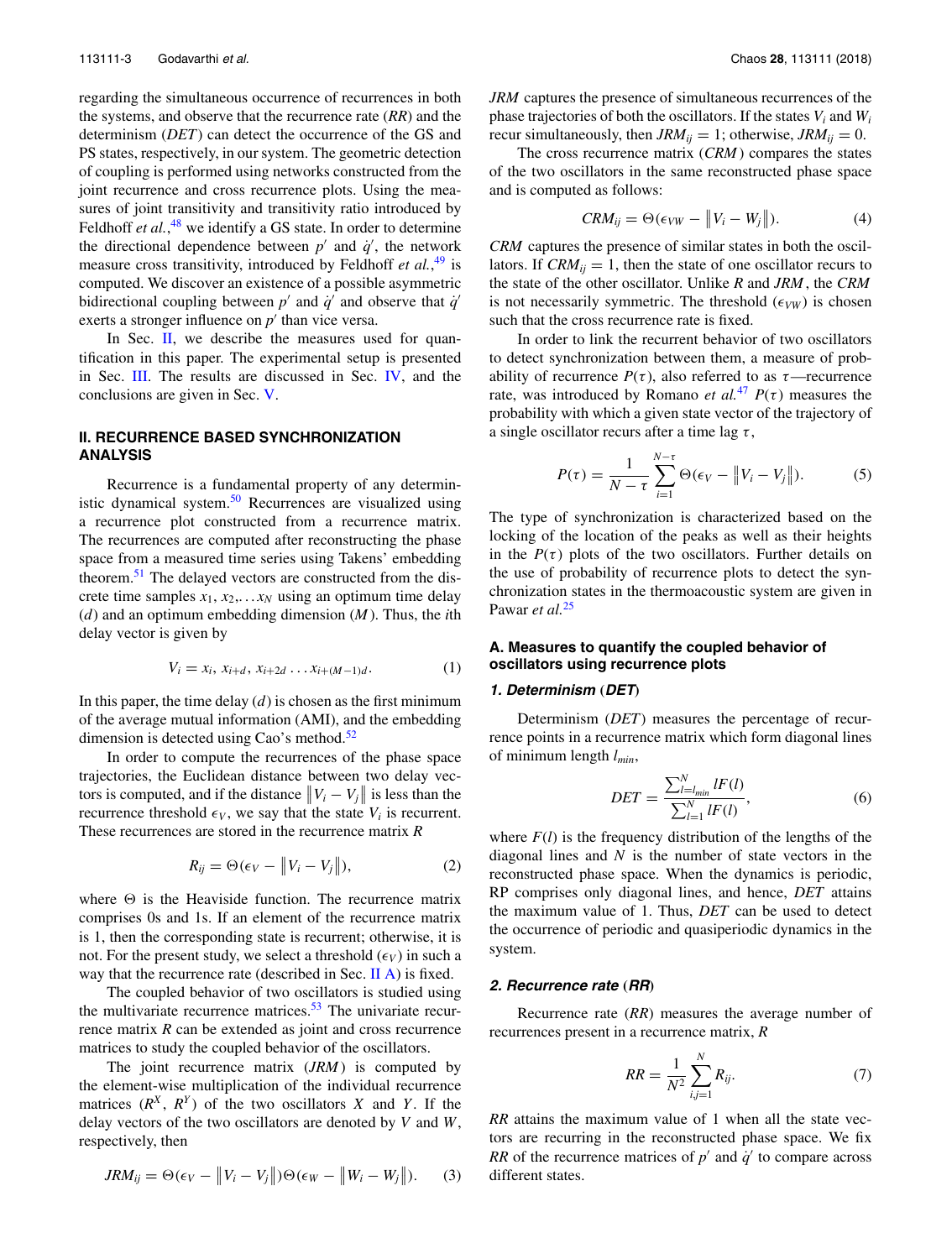# **3. Correlation of probability of recurrence** (**CPR**)

Correlation of probability of recurrence (*CPR*) is the cross correlation of the probability of recurrences of the two oscillators,

$$
CPR = \frac{\langle \bar{P}_1(\tau > \tau_c) \bar{P}_2(\tau > \tau_c) \rangle}{\sigma_1 \sigma_2}.
$$
 (8)

Here,  $\bar{P}_1$  and  $\bar{P}_2$  are the mean subtracted values of  $P_1$  and *P*<sub>2</sub>, and  $\sigma_1$ ,  $\sigma_2$  are the standard deviations of  $\bar{P}_1(\tau)$  and  $\bar{P}_2(\tau)$ , respectively. We use the modified form of *CPR* proposed by Goswami *et al.*<sup>54</sup> and consider only those lags  $(\tau)$  which are greater than the lag  $(\tau_c)$  at which the autocorrelation of the signal is lesser than 1/*e* to exclude the effect of autocorrelation. The value of *CPR* ranges between −1 and 1. If both the oscillators are phase synchronized, then the location of the peaks of both  $P_1(\tau)$  and  $P_2(\tau)$  coincide. Hence, the *CPR* reaches its maximum (closer to 1) and can be used as an index to detect PS.<sup>47</sup>

#### **4. Joint probability of recurrence** (**JPR**)

Joint probability of recurrence (*JPR*) is the average probability of joint recurrences in time, whose value can be obtained as follows:

$$
JPR = \frac{\frac{RR_J}{RR} - RR}{1 - RR},\tag{9}
$$

where *RR<sup>J</sup>* is the joint recurrence rate and *RR* is the recurrence rate of the individual recurrence matrices. The joint recurrence rate is given by

$$
RR_J = \frac{1}{N^2} \sum_{i,j=1}^{N} JRM_{ij}.
$$
 (10)

During the regime of generalized synchronization (GS), we expect a similar value of *RR<sup>J</sup>* as that of individual *RR* of both the oscillators. Hence, *JPR* becomes closer to 1 during the GS state and can be used as an index to detect the GS state.<sup>47</sup>

All the above measures are based on the individual and joint recurrence matrices computed from the time series of coupled oscillators. We now describe measures derived from the joint and cross recurrence networks. These networks are based on geometric signatures of the attractors in the phase space.

# **B. Measures to quantify the coupled behavior using recurrence networks**

We construct recurrence networks from recurrence matrices.<sup>55</sup> The adjacency matrix  $(A_{ii})$  is computed from  $R_{ii}$ as follows:

$$
A_{ij} = R_{ij} - I_{ij},\tag{11}
$$

where  $I_{ii}$  is the identity matrix, i.e., we subtract the identity matrix from the *R* to discount self connected nodes in the network. The nodes in the recurrence network correspond to the state vectors in the reconstructed phase space. Two states are connected with a link, if they recur.

For studying the coupled behavior of two oscillators, networks are constructed from *JRM* and *CRM*, respectively. The measures computed from the recurrence networks are described below.

#### **1.** Network transitivity  $(T)$

Network transitivity computes the number of closed triangles in a network given that two among those three nodes are connected,<sup>56</sup>

$$
\mathcal{T} = \frac{\sum_{i,j,k=1}^{N} A_{ij} A_{jk} A_{ki}}{\sum_{i,j,k=1}^{N} A_{ij} A_{jk}}.
$$
\n(12)

In order to study the coupled behavior of two oscillators, the joint transitivity  $(T_J)$  is used, which is the transitivity of the joint recurrence network. During GS,  $\mathcal{T}_J$  is high due to the increase in the occurrence of simultaneous recurrences. Feldhoff *et al.*<sup>48</sup> introduced a normalized measure, the transitivity ratio  $(Q_T)$ , which is the ratio of joint transitivity to the individual transitivities, and  $T_X$  and  $T_Y$  of the two oscillators *X* and *Y*,

$$
Q_{\mathcal{T}} = \frac{2\mathcal{T}_J}{\mathcal{T}_X + \mathcal{T}_Y}.\tag{13}
$$

Here,  $Q_T$  will reach its maximum (around 1) during the occurrence of GS and hence can be used as an index to detect GS.

#### **2. Cross transitivity**

Cross transitivity,  $T_{XY}$ , is the probability that two nodes in the recurrence network of the second oscillator (*Y*) are connected given that they are neighbors to a node in the recurrence network of the first oscillator (*X*). In other words, it measures the number of triangles with two vertices in one network and the third vertex in the other network.<sup>49</sup> The interlinks between the two networks are obtained using *CRM*. *CRM* is not necessarily symmetric, and hence, T*XY* need not be the same as  $T_{YX}$ . This inequality can be used to characterize the directional dependence of the two oscillators.<sup>49</sup>

### **III. EXPERIMENTAL SETUP**

The time series of  $p'$  and  $\dot{q}'$  analyzed here are acquired from a backward facing step turbulent flame combustor. The flame stabilizing mechanism used is a bluff body whose diameter and thickness are 47 mm and 10 mm, respectively. The cross section area of the combustor is  $90 \times 90$  mm<sup>2</sup>. The bluff body is positioned at 45 mm from the dump plane inside the combustor. Liquid petroleum gas (LPG) is injected at 120 mm upstream of the bluff body, and a spark plug positioned at the dump plane is used for ignition. The air and fuel flow rates are controlled separately by using mass flow controllers (Alicat Scientific MCR-2000 slpm for air and MCR-100 slpm for fuel). The uncertainty of the mass flow controllers is  $\pm (0.8\%$ of reading  $+0.2\%$  of full scale). A constant fuel flow rate of 25 slpm is maintained, while the air flow rate is varied from 400 slpm to 940 slpm. This in turn varies the Reynolds number (*Re*) from  $1.09 \times 10^5$  to  $2.12 \times 10^5$ . The uncertainties in *Re* are  $\pm 1.97 \times 10^3$  to  $\pm 2.71 \times 10^3$ . The respective equivalence ratios vary from  $0.95 \pm 0.02$  to  $0.46 \pm 0.01$ . The mean flow velocities  $(\bar{u})$  vary from 9.2 m/s to 18.1 m/s. The estimated uncertainties in  $\bar{u}$  are from  $\pm 0.16$  m/s to  $\pm 0.22$  m/s. The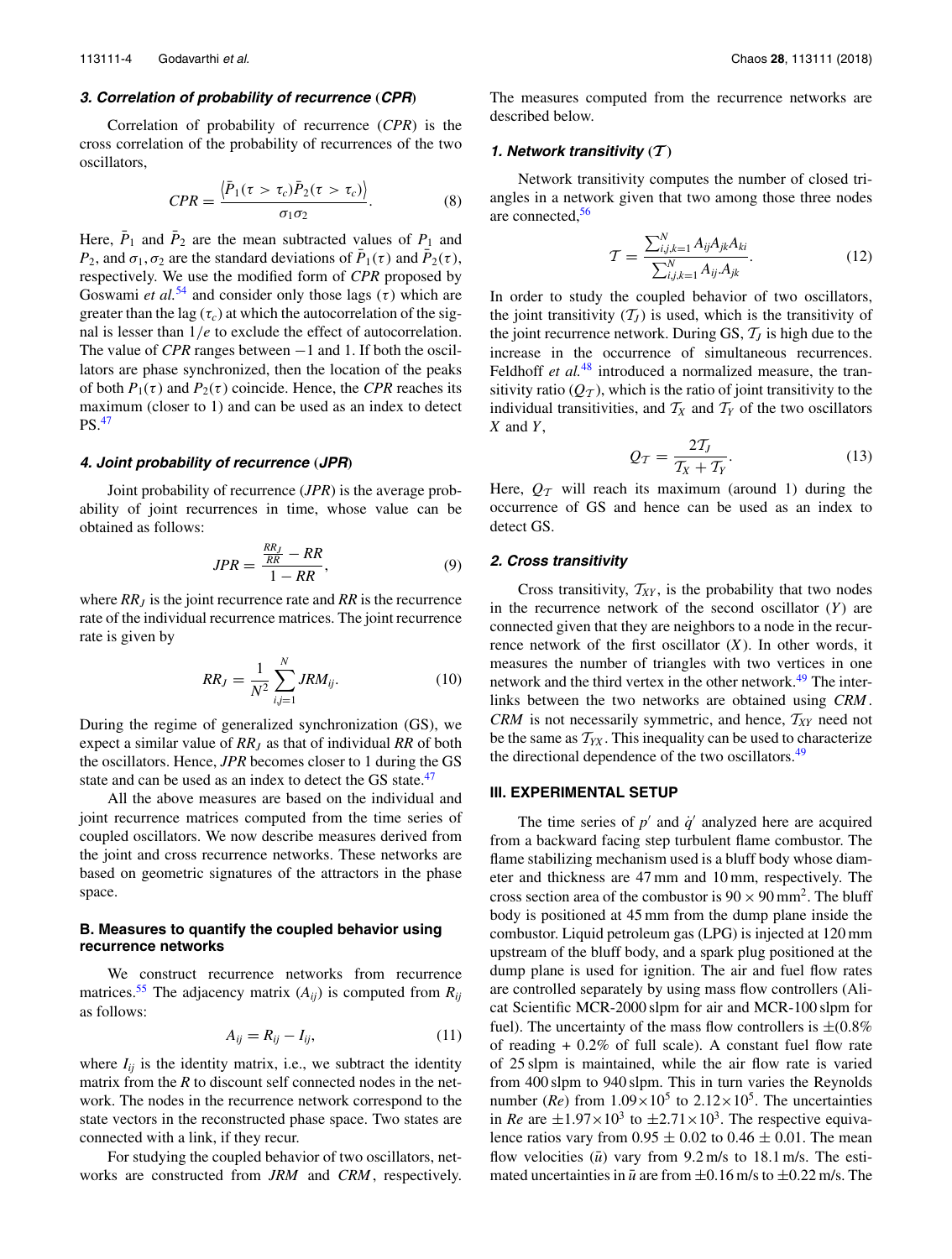pressure measurements are performed using a PCB103B02 piezoelectric transducer with an uncertainty of  $\pm 0.15$  Pa. The unsteady heat release rate fluctuations in terms of CH\* chemiluminescence intensity are captured using a photomultiplier tube (PMT; Hamamatsu H10722-01) equipped with a CH\* bandpass filter ( $\lambda = 432$  nm and 10 nm full width at half maximum). The pressure and heat release rate fluctuations are measured for a duration of 3 s and sampled at a frequency of 10 kHz. The detailed description of the experimental setup and the uncertainties involved are given in Pawar *et al.*<sup>25</sup> and Unni and Sujith.<sup>29</sup>

#### **IV. RESULTS AND DISCUSSIONS**

The transition of the system dynamics from a stable operation (combustion noise) to an unstable one (thermoacoustic instability) occurs when the equivalence ratio is decreased from a value close to stoichiometry to a fuel lean condition due to an increase in the mean flow velocity  $\bar{u}$ . In this study, the flow velocity is varied from 9.2 m/s to 18.1 m/s. The time series of  $p'$  and  $q'$  are plotted in Fig. 1.

When the flow velocity is 9.2 m/s, we observe low amplitude aperiodic oscillations in both  $p'$  and  $\dot{q}'$  [Fig. 1(a)]. This state is called combustion noise. We observe that  $p'$  and  $\dot{q}'$ oscillate independently during this state. As  $\bar{u}$  increases from 9.2 m/s to 11.9 m/s, we observe a transition from combustion noise to intermittency. During intermittency, there are bursts of periodic oscillations occurring at random intervals amidst epochs of aperiodic oscillations [Fig.  $1(b)$ ]. We find that  $p'$  and  $\dot{q}'$  appear to be locked during the bursts of periodic oscillations, and they appear to oscillate independently during the aperiodic epochs of oscillations. When  $\bar{u}$  increases to 12.5 m/s, we observe the occurrence of weakly correlated LCO [Fig.  $1(c)$ ]. During this state, there is a wide variation in the cycle-to-cycle amplitude of both the signals, while their phases appear to be locked in time. A further increase in  $\bar{u}$  to 16.2 m/s leads to a transition from this weakly correlated LCO to a strongly correlated LCO [Fig.  $1(d)$ ]. During this state, both the phases as well as the amplitudes appear to be highly correlated in time.



FIG. 1.  $[(a)-(d)]$  The time series of the acoustic pressure fluctuations  $(p')$ shown in black and unsteady heat release rate fluctuations  $(\dot{q}')$  shown in red at mean flow velocities  $\bar{u} = 9.2$ , 11.9, 12.5, and 17.2 m/s, respectively.

Pawar *et al.*<sup>25</sup> used a measure of synchronization based on the recurrence behavior of the phase space trajectory of the signal, i.e., the plot of probability of recurrence  $P(\tau)$  $[Eq. (5)]$ , to characterize the type of synchronization observed during the regimes shown in Fig. 1. They found that the signals are desynchronized during the state of combustion noise [Fig.  $1(a)$ ]. They described intermittency as the state of intermittent phase synchronization (IPS), where during the bursts of periodic oscillations, both signals are phase locked and during the aperiodic epochs, the signals are desynchronized. They reported that during the state of weakly correlated LCO, the signals are phase synchronized (PS) and during the state of strongly correlated LCO, the signals are in a state of generalized synchronization (GS).

Furthermore, we note that the construction of  $P(\tau)$  plots is based on characterizing the recurrences in the phase space trajectories of the signal. Therefore, in order to analyze the coupled behavior of  $p'$  and  $\dot{q}'$  signals, we plot recurrence plots obtained from *JRM* and *CRM* of these signals (shown in Fig. 2).

# **A. Analysis of synchronization transition using multivariate recurrence plots**

A black dot in the joint recurrence plot (JRP) [Figs.  $2(a)-2(d)$ ] represents the presence of simultaneous recurrence in both  $p'$  and  $\dot{q}'$  signals. During the desynchronized state, we observe irregular points in the JRP [Fig.  $2(a)$ ] as the time series of both  $p'$  and  $\dot{q}'$  are aperiodic. The density of the black dots is low during the desynchronized state due to the lower occurrence of simultaneous recurrences in  $p'$  and  $\dot{q}$ . During the IPS state, we observe discontinuous diagonal lines and irregular black patches [Fig. 2(b)], which is due to the presence of both weakly correlated limit cycle oscillations during epochs of bursts and low amplitude aperiodic regimes in  $p'$  and  $\dot{q}'$ , respectively. The presence of discontinuous diagonal lines in Fig.  $2(c)$  is due to the weakly periodic nature of LCO observed during the PS state. During the GS state, as the signals exhibit strongly correlated LCO and as they share a functional relationship, $2<sup>5</sup>$  there are more occurrences of simultaneous recurrences. Hence, we observe continuous lines parallel to the main diagonal line [Fig.  $2(d)$ ]. From the JRP, we find that the occurrence of simultaneous recurrences in  $p'$  and  $\dot{q}'$  increases with the onset of synchronization between  $p'$  and  $q'$ .

Figures  $2(e)$ –2(h) show the cross recurrence plots (CRPs) of  $p'$  and  $\dot{q}'$ . The choice of threshold for the cross recurrence rate (0.05) is lower than the threshold chosen for the individual recurrence rates (0.08) in order to distinguish the individual recurrence networks.<sup>49</sup> CRP encodes the information related to the presence of similar states in the phase space of the signals. During the GS state, there are similar states in both the signals, and hence, the CRP [Fig.  $2(h)$ ] looks similar to the JRP [Fig.  $2(d)$ ]. During the desynchronized state, the CRP is completely different from the individual RPs of  $p'$  and  $\dot{q}'$ , as the structures present in CRP [Fig. 2(e)] are different from that of JRP [Fig.  $2(a)$ ]. The occurrence of similar states is seen in the recurrence plots when there is synchronization between the signals. The appearance of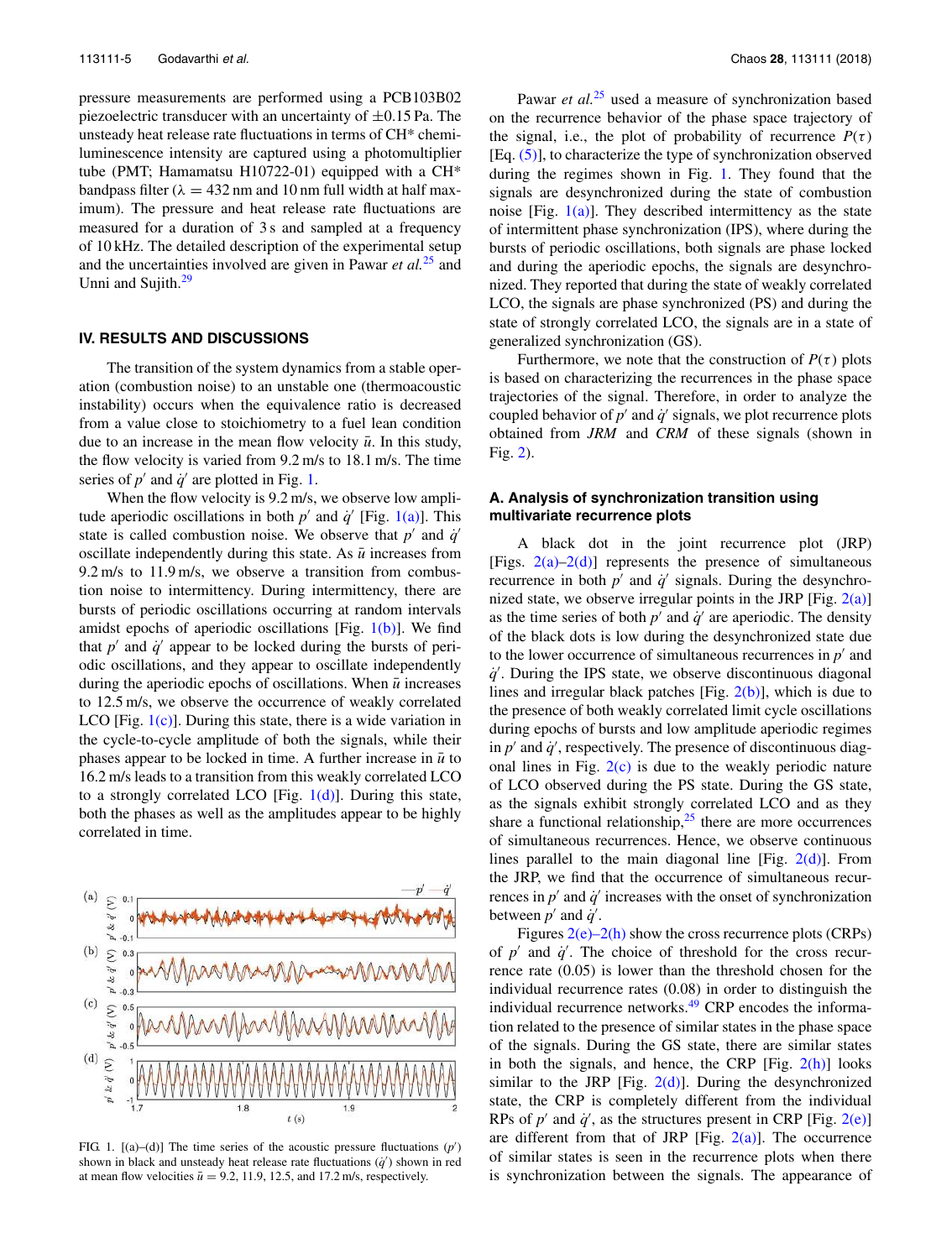

FIG. 2. [(a)–(d)] Joint recurrence plots (JRP) of  $p'$  and  $\dot{q}'$  and [(e)–(h)] cross recurrence plots (CRP) of  $p'$  and  $\dot{q}'$  for desynchronized, IPS, PS, and GS states, respectively. An embedding dimension of 6, a time delay of 2 ms, and a fixed recurrence rate of 0.08 is used for the computation of individual recurrence matrices, and a fixed recurrence rate of 0.05 is used for the computation of cross recurrence matrix.

these JRPs and CRPs in Fig. 2 is specific to our system in which we observe synchronization transition from an aperiodic state to a periodic state. These plots will appear differently for other systems where the synchronized state is not a periodic one.

As RP is a graphical tool for visualizing the dynamics of complex systems, the qualitative visual description of such plots can be quantified using measures from recurrence quantification analysis  $(RQA)^{57,58}$  as given in Sec. II A. This quantification gives more objective results than a visual description. The plots of these measures are shown in Fig. 3.

Figure  $3(a)$  shows the variation of *DET<sub>J</sub>* [Eq. (6)] computed from the JRP of  $p'$  and  $\dot{q}'$  with  $\bar{u}$ . We observe that  $DET_J$ becomes maximum and reaches a value closer to 1 during the occurrence of PS, as the signals observed during this state are weakly correlated LCO. Thus, *DET<sup>J</sup>* can be used to detect the PS state whose dynamics is periodic, similar to that we have in our system. Figure 3(b) depicts the variation of *RR* of the joint recurrence matrix with  $\bar{u}$ . We observe that the value of  $RR_J$  [Eq. (10)] increases with  $\bar{u}$ . Due to the onset of synchronization, the simultaneous occurrence of recurrences in JRPs increases which leads to the increase in *RR<sub>J</sub>*. We observe that *RR<sup>J</sup>* is maximum during GS and is also able to detect the transition from the desynchronized state to the PS state. The transition to the PS state happens via the IPS state which results in the smooth change in *RR<sup>J</sup>* . During the region of PS in the system dynamics, *RR<sup>J</sup>* displays a plateau in the plot. This further indicates that the recurrence properties of both signals nearly remain the same, although the flow velocities are sufficiently increased during the PS state. During the transition from PS to GS, as the diagonal lines in JRP become more continuous [Fig.  $2(d)$ ] due to the increase in the recurrence behavior of trajectories, their mean *RR<sup>J</sup>* values exhibit an increase in the plot [Fig.  $3(b)$ ].



FIG. 3.  $[(a)–(c)]$  Variation of *DET<sub>J</sub>*, *RR<sub>J</sub>*, *CPR*, and *JPR* with  $\bar{u}$ , respectively. The properties are computed for an embedding dimension of 6, a time delay of 2 ms, and a fixed RR of 0.08. The signal of length 30 000 is divided into windows of length 3000, and the mean values of the properties are plotted. The error bars represent the standard deviation.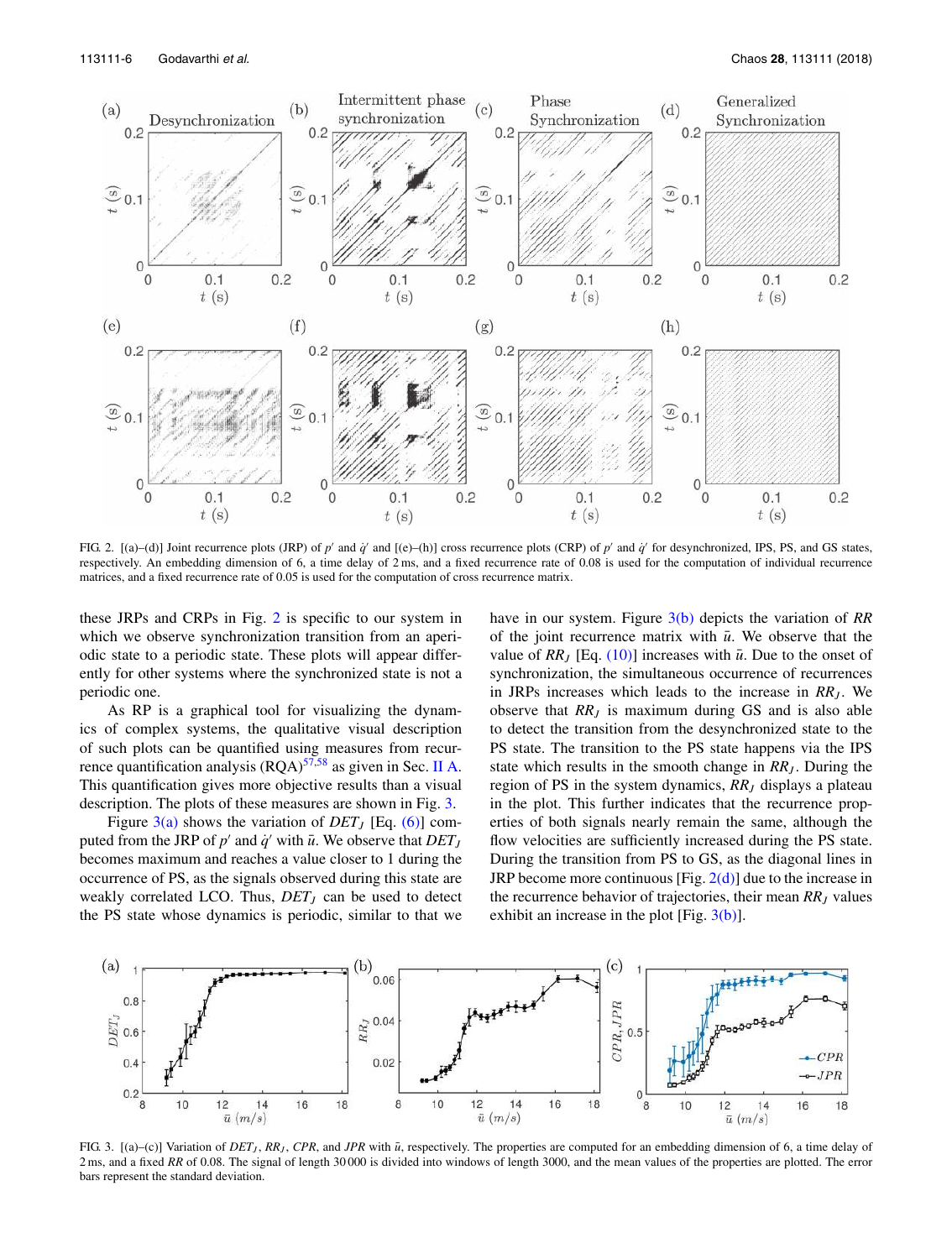Figure 3(c) depicts the variation in *CPR* [Eq. (8)] and *JPR* [Eq. (9)] computed from the  $P(\tau)$  plots of  $p'$  and  $q'$ . We observe that the mean values of both *CPR* and *JPR* increase with increase in  $\bar{u}$ . During the PS state, as the location of peaks in  $P(\tau)$  plots of the two signals matches,<sup>25</sup> *CPR* becomes closer to 1. Hence, it can be used to detect the PS state. We also observe that *CPR* shows only a slight change during the transition to GS. On the other hand, we observe that *JPR* reaches its maximum during GS and also is able to detect the transition from the PS to GS state. The presence of IPS between the desynchronized state and the PS state results in the smooth change of these measures.

We find that the measures computed using the recurrence plots and the  $P(\tau)$  plots show the transition from the desynchronized state to PS and GS states and, hence, can be used as indices to detect the PS and GS states in thermoacoustic systems.

## **B. Detection of synchronization transition and directional dependence using recurrence networks**

Now, we aim to detect the directionality of coupling that exists between  $p'$  and  $\dot{q}'$  during different dynamical states. We construct joint and intersystem recurrence networks and compute network properties for this purpose.

Figures  $4(a) - 4(d)$  are the joint recurrence networks (JRNs) of  $p'$  and  $\dot{q}'$  obtained during different states of combustion dynamics. The nodes are colored based on their degree, and the colorbar to the right indicates the variation of color with the degree of the node. We uncover that as the transition occurs from the desynchronized state [Fig.  $4(a)$ ] to the GS state [Fig.  $4(d)$ ] through the IPS state [Fig.  $4(b)$ ] and the PS state [Fig.  $4(c)$ ], the degree distribution becomes more uniform and concentrated toward lower degree (shown by blue color). During the desynchronized state [Fig.  $4(a)$ ], the color of the nodes varies from blue (lower degree) to red (higher degree). During the GS state in Fig.  $4(d)$ , the color of the nodes is almost the same and concentrated toward lower degree. The topology is similar to a limit cycle. This is a result of the occurrence of more simultaneous recurrences and the periodic nature of the signals during the GS state. During the IPS state  $[Fig. 4(b)]$ , we observe that some part of the topology is similar to a limit cycle, whereas some part is similar to a chaotic structure. During bursts of periodic oscillations, the signals are phase synchronized and hence have simultaneous occurrence of recurrences and periodic dynamics. During the aperiodic regions, the signals are desynchronized, and we observe a chaotic structure in the network. We observe from Figs.  $4(c)$  and  $4(d)$  that during the PS state, the limit cycle is wider when compared with the GS state. This is due to the weakly correlated LCO exhibited during the PS state and the strongly correlated LCO observed during the GS state.

Figures  $4(e)$ –4(h) show the network topologies of the individual recurrence networks of  $p'$  and  $\dot{q}'$  along with the connections between them obtained for different states of combustion dynamics. The links with the orange color indicate the interconnections between the  $p'$  and  $\dot{q}'$  networks obtained from the *CRM* computed using the Euclidean distance measured from the states in the phase space of  $p'$  to the states in the phase space of  $\dot{q}'$  (i.e.,  $p' \rightarrow \dot{q}'$ ). The interlink represents the presence of a state in the same neighborhood of both the phase spaces, i.e., the interlink connects the nodes which correspond to the states that are similar to both  $p'$  and  $\dot{q}'$ .

During the desynchronized state [Fig.  $4(e)$ ], the networks of  $p'$  and  $\dot{q}'$  are connected in an irregular fashion and the individual networks do not overlap. This is due to the presence of very few similar states. During the IPS state [Fig.  $4(f)$ ], some nodes of both networks (red and green color) in some regions are closer, while in some regions, they are farther apart. This is due to the phase locking behavior of both the signals during



FIG. 4. [(a)–(d)] Topologies of the joint recurrence networks (JRN) constructed from the joint recurrence matrices and [(e)–(h)] topologies of the networks constructed from the intersystem recurrence networks with the interlinks based on the cross recurrence matrices (CRN) during desynchronized, IPS, PS, and GS states, respectively. The networks are constructed from 5000 data points with a fixed recurrence rate of 0.08 for individual recurrence matrices and 0.05 for the cross recurrence matrices. For the purpose of clear visualization, 500 nodes are considered for JRN and 200 nodes for each individual network in CRN. We use Force Atlas layout in Gephi software (https://gephi.org/) for network visualization.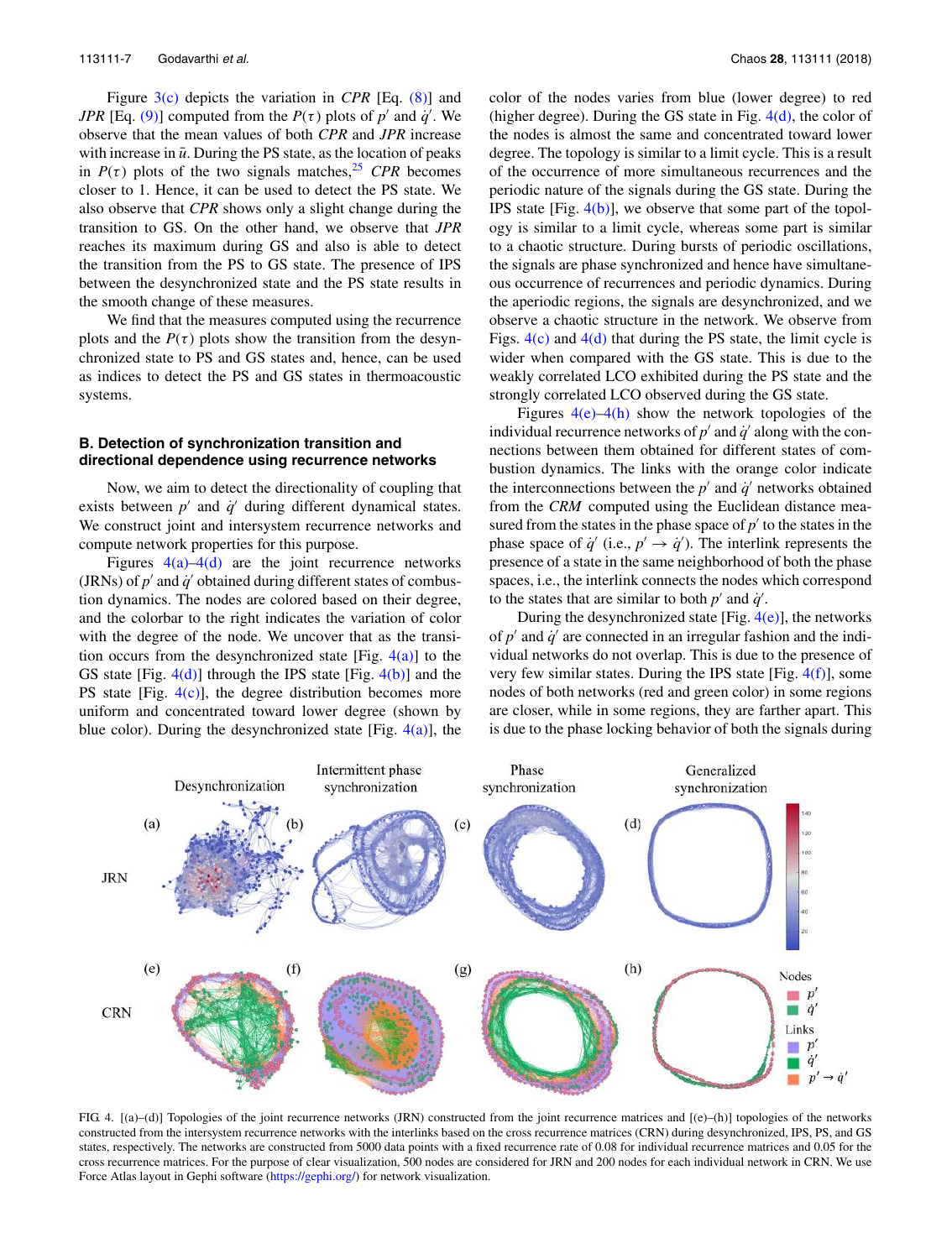

FIG 5. (a) Variation of joint transitivity  $(T_I)$  and transitivity ratio  $(Q_T)$  of joint recurrence networks with  $\bar{u}$ . (b) Variation of cross transitivities  $(T_{p'q'}, T_{\bar{q}'p'})$  of the cross recurrence networks with  $\bar{u}$ . The networks are constructed from 5000 data points using an embedding dimension of 6, time delay of 2 ms, and a fixed *RR* of 0.08 for the individual recurrence networks and 0.05 for the cross recurrence networks. The signal of length 30 000 is divided into windows of length 3000, and the mean values of the properties are plotted. The error bars represent the standard deviation.

the bursts which results in the presence of similar states and the desynchronous behavior in the aperiodic parts of the signal. During the PS state [Fig.  $4(g)$ ], we observe that the individual networks and the interconnections form a thicker limit cycle, whereas the width of this topology becomes less during the GS state [Fig.  $4(f)$ ], and hence, the individual networks appear much closer to each other. The proximity and overlap between the individual networks observed during the GS state indicate the presence of similar states.

We use a network measure, transitivity obtained from both joint and intersystem recurrence matrices, to quantify the synchronization transition in the system. Figure  $5(a)$  shows the variation of joint transitivity  $(T_J$ —blue color) [Eq. (12)] and transitivity ratio ( $Q_T$ —red color) [Eq. (13)] with  $\bar{u}$ . We see that  $\mathcal{T}_J$  increases with  $\bar{u}$  and reaches its maximum value during the GS state. Due to the presence of similar states during GS, the individual transitivities will be similar to that of  $\mathcal{T}_J$ . Thus, the normalized measure,  $\mathcal{Q}_T$ , reaches a maximum value around 1 during GS. Hence,  $Q_T$  can be used as an index to detect the GS state, and both the measures,  $T_J$ and  $Q_T$ , can be used to detect the synchronization transition. The smooth increase in these measures from the desynchronized state to the PS state is due to the presence of the IPS state.

Figure  $5(b)$  shows the variation in cross transitivities  $\mathcal{T}_{p'q'}$ ,  $\mathcal{T}_{q'p'}$  with  $\bar{u}$ . Here,  $\mathcal{T}_{p'q'}$  is the probability that two nodes in the recurrence network of  $\dot{q}$ <sup>'</sup> are connected given that they are neighbors to a node in the recurrence network of  $p'$ . The interconnections between  $p'$  and  $\dot{q}'$  are identified using the CRP from  $p' \rightarrow \dot{q}'$ . As the *CRM* is not necessarily symmetric, the interconnections can differ based on whether the distance matrix is computed from  $p' \rightarrow \dot{q}'$  or from  $\dot{q}' \rightarrow p'$ . Due to the differences in the interconnections, the cross transitivity need not be symmetric and hence can be used as an indicator of directionality between the signals of coupled oscillators. The differences in the cross transitivity can be due to the way in which the individual systems are coupled. $49$  We observe that during the states of desynchronization and IPS, both  $\mathcal{T}_{p'q'}$ and  $\mathcal{T}_{q'p'}$  have nearly the same value, as the coupling between *p*<sup>'</sup> and  $\dot{q}$ <sup>'</sup> is weak. During the PS state, we observe that  $\mathcal{T}_{p'q'}$ is higher than  $\mathcal{T}_{q'p'}$ , which might happen due to a stronger

influence of  $\dot{q}'$  on  $p'$  than vice versa. We know that there is a mutual coupling between  $p'$  and  $\dot{q}'$  during the state of thermoacoustic instability. Thus, the difference between  $\mathcal{T}_{p'q'}$ and  $T_{\dot q' p'}$  observed in Fig. 5(b) may be due to an asymmetric bidirectional coupling between  $p'$  and  $q'$  with a stronger influence of  $\dot{q}'$  on  $p'$  than vice versa. In most systems which undergo synchronization transition, we do not see a growth in amplitude like in our case.<sup>59</sup> This results in a speculation that the dynamics observed in our system can be due to parametric resonance and need not be synchronization. However, if the dynamics were a result of resonance, there should not be any asymmetry in the coupling between  $p'$  and  $\dot{q}'$ , which we discovered in our system. This reaffirms that the transition to thermoacoustic instability is indeed due to the synchronization between  $p'$  and  $\dot{q}'$ .

### **V. CONCLUSIONS**

We quantified the synchronization transition of the acoustic pressure  $(p')$  and the unsteady heat release rate  $(q')$  fluctuations in a thermoacoustic system using measures derived from multivariate recurrence plots and recurrence networks. Furthermore, we demonstrated that the measures, determinism (*DET*) and correlation of probability of recurrence (*CPR*) can be used to detect the occurrence of the state of phase synchronization (PS), and the measures, recurrence rate (*RR*) and joint probability of recurrence (*JPR*), can be used to detect the occurrence of generalized synchronization state (GS). We constructed the joint recurrence networks and the cross recurrence networks from the corresponding time series and found that the network properties, namely, joint transitivity  $(T_J)$  and transitivity ratio  $(Q_T)$ , are efficient indices to detect GS. Furthermore, in order to characterize the directionality of coupling between  $p'$  and  $\dot{q}'$ , we used cross transitivity. We discovered a possible asymmetric bidirectional coupling between  $p'$  and  $\dot{q}'$  during the PS and GS states. We observed that  $\dot{q}$ <sup>'</sup> exerts a greater influence on  $p'$  than vice versa. This directional dependence will be crucial in designing effective control mechanisms and modeling the system behavior during thermoacoustic instability. In our system, as we observed that the heat release rate has a stronger influence on acoustic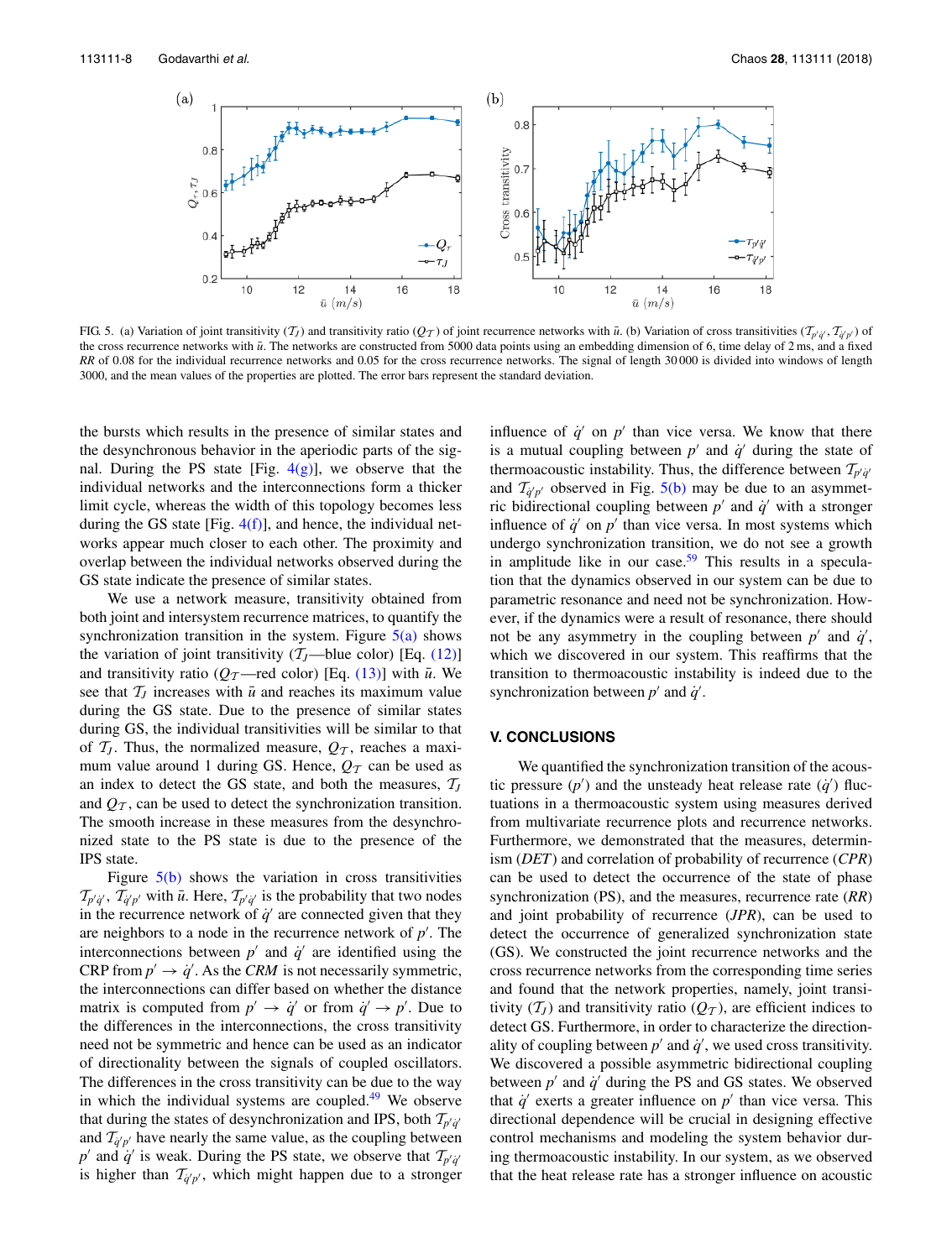

pressure, a control on the flame might possibly be more efficient than a control on the acoustic field in order to prevent thermoacoustic instability.

### **ACKNOWLEDGMENTS**

This work has been financially supported by the German Research Foundation (DFG Project No. MA4759/9). We would like to thank the Office of Naval Research (ONR) Global for the financial support and Contract monitor: Dr. Ramesh Kolar (Grant No. N62909-18-1-2061). We gratefully acknowledge DAAD for funding the lead author to pursue internship with Dr. Norbert Marwan and Professor Jürgen Kurths. We acknowledge DST-DAAD (Order No. DST/INT/FRG/DAAD/P-12/2017) for supporting this Indo-German collaboration. We are grateful to Professor Wolfgang Polifke and Dr. Thomas Komarek for giving us their swirl combustor design based on which our bluff body combustor is designed. We express our gratitude to Dr. K. P. Harikrishnan of Cochin College, Professor G. Ambika of IISER, Tirupathi, and Professor R. Misra of IUCAA, Pune for the valuable suggestions which helped us a lot in improving the draft.

# **APPENDIX: ACOUSTIC FIELD AND UNSTEADY HEAT RELEASE RATE FLUCTUATIONS IN A TURBULENT COMBUSTOR ARE SELF-SUSTAINED OSCILLATORS**

In order to prove that the acoustic field in a duct with a turbulent flow is a self-sustained oscillator, we perform separate experiments on the same experimental setup (used in the present study) in the cold flow environment by removing the flame and maintaining the same flow conditions. Figures  $6(a)$  and  $6(b)$  show the time series and the amplitude spectrum of the pressure signal acquired for the air flow condition of 9.1 m/s, respectively. We observe a dominant peak at 733 Hz, compared to the other low magnitude frequency peaks in the spectrum [Fig.  $6(b)$ ]. Furthermore, the existence of a dominant frequency in the spectrum indicates the presence of correlations in the signal, which is different from the characteristics of noise. This affirms that for turbulent flows confined in a duct, from the viewpoint of oscillation theory, acoustic pressure is a self-sustained oscillator with seemingly chaotic fluctuations.

Furthermore, various studies have been conducted on open turbulent flames in the past. Turbulent flows cause oscillations in the flame front that, in turn, cause fluctuations in the flame surface area and hence fluctuations in the heat release rate. Several studies showed that sound pressure levels (SPL) of combustion noise produced by open turbulent jet flames exhibit a broadband spectrum concentrated at lower

FIG. 6. [(a) and (b)] The time series and the amplitude spectrum of the acoustic pressure signal acquired during the cold conditions with the air flow velocity of 9.1 m/s, respectively. In the presence of a turbulent flow, the amplitude spectrum shows a sharp peak at  $f_1 = 733$  Hz, which is an indicative of correlated selfsustained oscillations in the signal.

frequencies. $60-63$  Thus, uncoupled turbulent flames with the acoustic field can behave like a self-sustained oscillator with aperiodic fluctuations.

Thus, under the influence of a turbulent flow, the acoustic field and the heat release rate in the combustor can be considered as self-sustained aperiodic oscillators. Each of these oscillators is otherwise damped oscillators; however, the presence of continuous perturbations from the inherent turbulent hydrodynamic flow makes them self-sustained oscillators. Thus, the synchronization framework can be applied to study the onset of thermoacoustic instability in a turbulent combustor.

Furthermore, in the combustor, these oscillators are not distinct but are inherently coupled with each other through the medium of the turbulent flow field. Similar behavior can be seen in complex biological systems such as human respiratory system, where synchronization between cardiovascular and respiratory systems is considered, even though these subsystems cannot be considered as independent. $64$  This is because a weak coupling between these systems is observed, and it also has been reported that these systems are generally not phase-locked. Analogously, in a complex system such as ours, during combustion noise, the acoustic pressure and unsteady heat release rate are desynchronized. This desynchronized behavior can be due to the weak coupling between the turbulent reactive flows and the combustor acoustics. During the transition to thermoacoustic instability, the coupling between these subsystems gradually enhances, leading to a generalized synchronization state.

- <sup>1</sup>T. C. Lieuwen, J. Propul. Power **18**, 61 (2002).
- <sup>2</sup>A. M. Annaswamy, M. Flefil, J. P. Hathout, and A. F. Ghoniem, Combust. Sci. Tech. **128**, 131 (1997).
- <sup>3</sup>R. I. Sujith, M. P. Juniper, and P. J. Schmid, Int. J. Spray Combust. Dyn. **8**, 119 (2016).
- <sup>4</sup>F. E. Culick, in *Modern Research Topics in Aerospace Propulsion*, edited by G. Angelino, L. De Luca, and W. A. Sirignano (Springer, New York, 1991).
- <sup>5</sup>P. G. M. Hoeijmakers, Ph.D. thesis, Dutch Institute of Systems and Control, 2014.
- <sup>6</sup>F. E. Culick and P. Kuentzmann, NATO Research and Technology Organization, 2006.
- <sup>7</sup>T. C. Lieuwen and V. Yang, *Combustion Instabilities in Gas Turbine Engines: Operational Experience, Fundamental Mechanisms, and Modeling* (American Institute of Aeronautics and Astronautics, 2005).
- <sup>8</sup>V. Nair, G. Thampi, and R. I. Sujith, J. Fluid Mech. **756**, 470 (2014).
- <sup>9</sup>M. Murugesan and R. I. Sujith, J. Propul. Power **32** ,707 (2016).
- <sup>10</sup>H. Gotoda, Y. Shinoda, M. Kobayashi, and Y. Okuno, Phys. Rev. E **89**, 022910 (2014).
- <sup>11</sup>W. Lang, T. Poinsot, and S. Candel, Combust. Flame **70**, 281 (1987).
- <sup>12</sup>S. Candel, Proc. Combust. Inst. **24**, 1277 (1992).
- <sup>13</sup>K. R. McManus, T. Poinsot, and S. Candel, Prog. Energy Combust. Sci. **16**, 1 (1993).
- <sup>14</sup>J. P. Hathout, A. M. Annaswamy, M. Fleifil, and A. F. Ghoniein, Combust. Sci. Tech. **132**, 99 (1998).